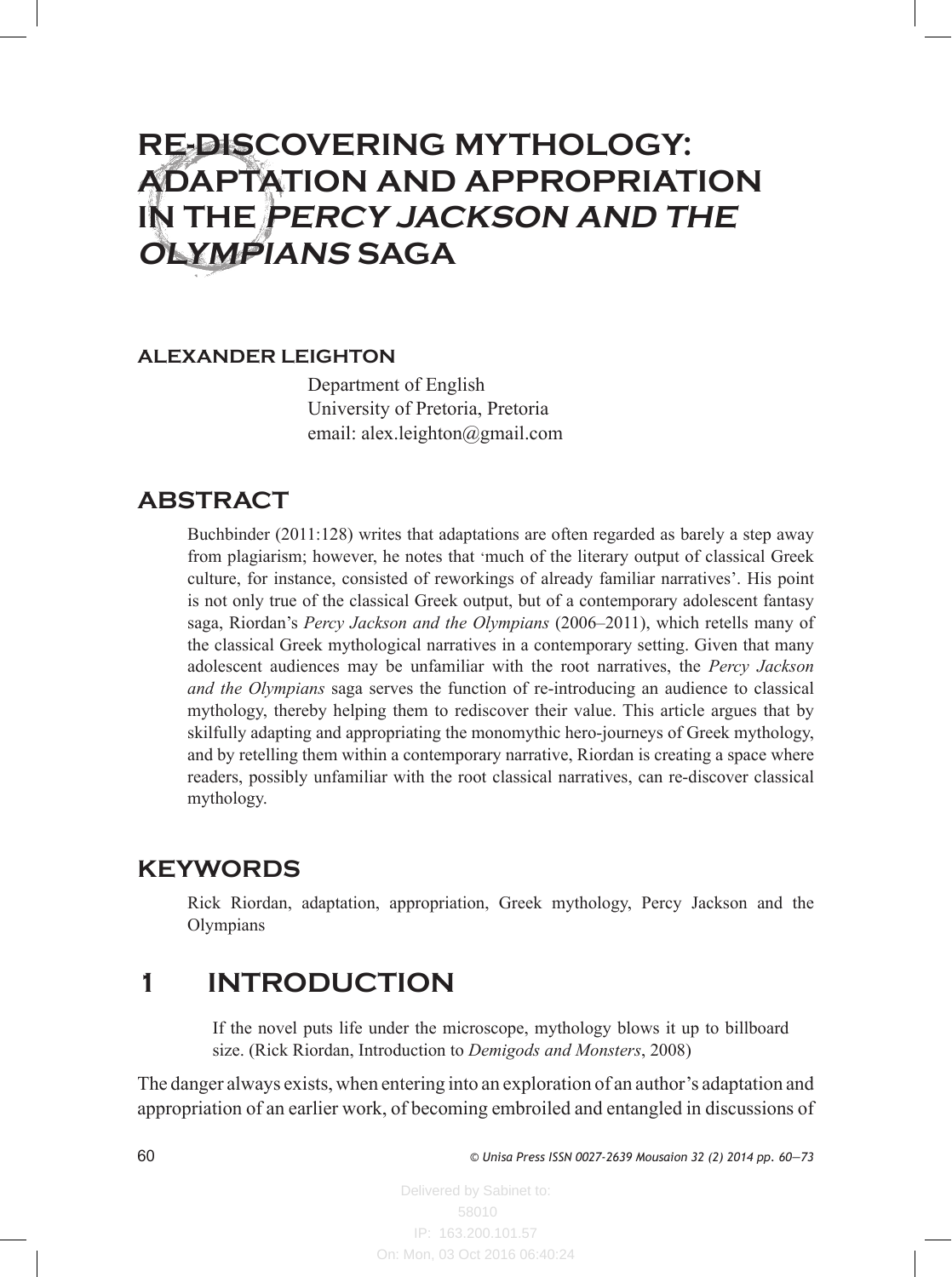originary value, of precedence by publishing date, of ownership and rights. While these arguments are not always without cause or merit, what they often fail to acknowledge is the value of the adaptation itself; an adaptation does not have to be secondary in value, nor indeed, second in terms of chronology as far as reception is concerned. Hutcheon (2006:xiii) reminds us that 'one lesson is that to be second is not to be secondary or inferior; likewise, to be first is not to be originary or authoritative'. In the influential *Adaptation and Appropriation*, part of *The New Critical Idiom Series*, Sanders (2006:158) concurs, writing that '[a]fter need not ... mean belated in a purely negative sense. Coming "after" can mean finding new angles and new routes into something, new perspectives on the familiar, and these new angles, routes, and perspectives in turn identify entirely novel possibilities'. It is these 'new angles' and 'new perspectives' which are central to this study of re-discovering and re-imagining classical mythology through Riordan's adaptation and appropriation of Greek mythology in the *Percy Jackson and the Olympians* saga.

Adaptations and appropriations are becoming increasingly common, and scholars are beginning to acknowledge that adaptations and appropriations have value *as adaptations*, on their own, and do not necessarily stand secondary to the root narratives from which they have been formed. Sanders (2006:20) notes that 'adaptation studies are, then, not about making polarized value judgements, but about analysing process, ideology, methodology'. Of particular relevance to the discussion of the adaptation and appropriation of the Greek mythological roots, alluded to and referenced in the *Percy Jackson and the Olympians* saga, therefore, is the fact that, as Buchbinder (2011:128) indicates, 'adaptation of an originary text is quite often treated as only a step away from plagiarism. However, much of the literary output of classical Greek culture, for instance, consisted of reworkings of already familiar narratives'. Indeed, the stream of our understanding becomes muddied even further when we consider that the root narratives, themselves often re-workings of older orally transmitted stories, are not necessarily the first to be read by contemporary audiences, particularly where such audiences may be adolescents; a fact which challenges notions of priority. Sanders (2006:158) writes: 'So influential, indeed, have some appropriations become that in many instances they now define our *first* experiences or encounters with their precursor work of art' [author's emphasis].<sup>1</sup> The concept of *first*, of primacy, of a canon by gerontocracy is being steadily eroded, subverted and shown to be increasingly irrelevant in the light of new readers, particularly adolescent readers, discovering these narratives for the first time via the texts that Gérard Genette ([1997] 1982:ix) terms 'hypertexts' and not the predecessor 'hypotexts'2 – if such texts could even be said to exist in the case of Greek mythology. The very definitions of 'original text' and 'adaptation' often become politically troublesome and reveal values which may not reflect either the author's intention in creation, nor the audience's reception or understanding. According to Stephens and McCallum (1998:4), this is because 'retellings do not, and cannot, also reproduce the discoursal mode of the source, they cannot *replicate* its significances, and always impose their own cultural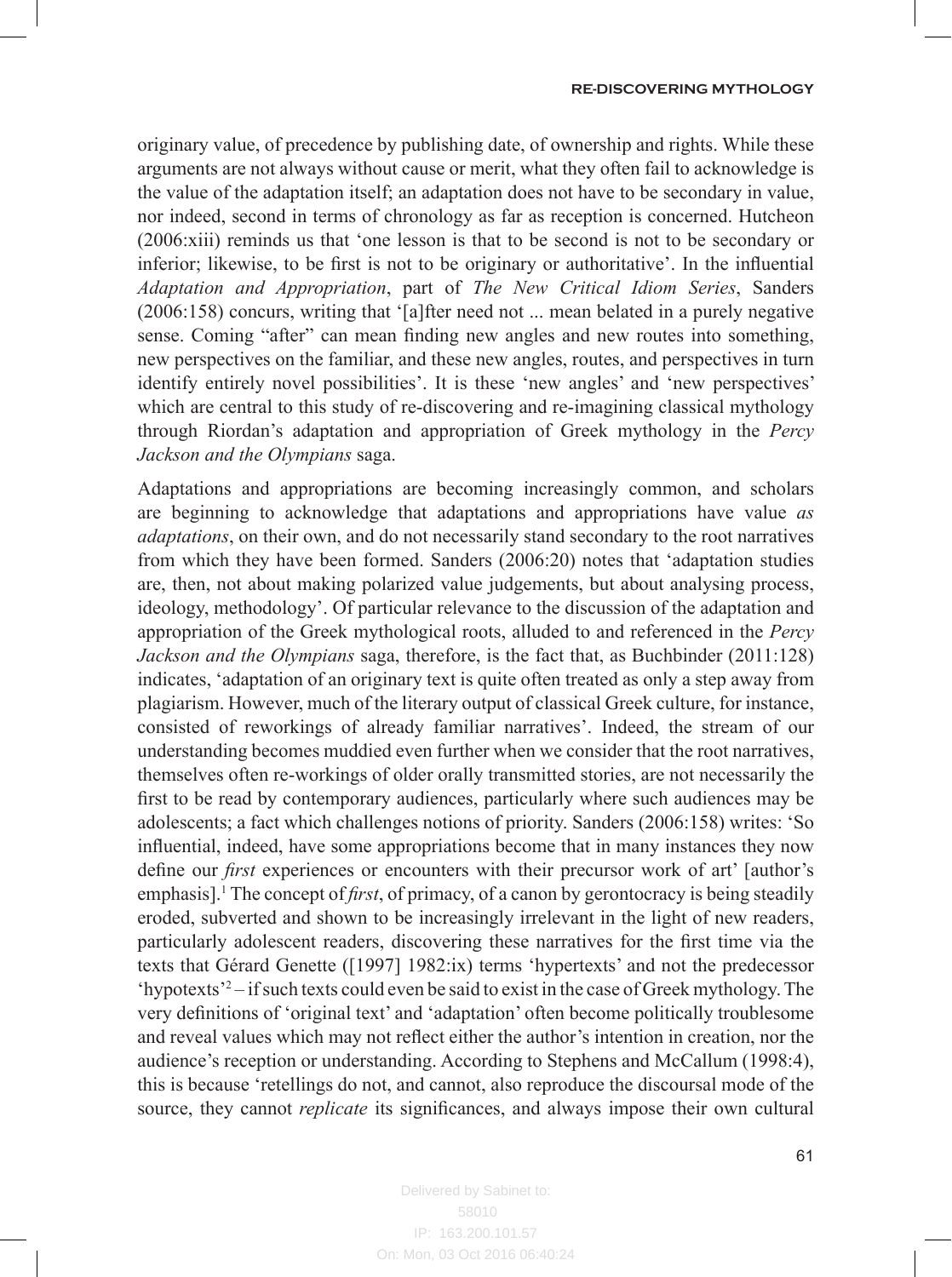presuppositions in the process of the retelling'. In the course of these adaptations or retellings, then, some aspect of the author's cultural and political presuppositions may be transferred to subsequent encounters with the pre-text. While Sanders (2006:158) rightly reflects that '[n]o appropriation can be achieved without impacting upon and altering in some way the text which inspired the adaptation', it is the purpose of this study to show that such alteration need not be negative, but, in fact, may serve not only to benefit the hypertext, *as adaptation*, but serve also the interests of the hypotext by re-introducing a contemporary adolescent generation to the very root narratives which served as foundation for the adaptation, and which they otherwise might never have encountered. This rediscovering constitutes the continuation of the shaping power and influence of the original texts throughout time.

# **2 THE PERCY JACKSON AND THE OLYMPIANS SAGA**

The *Percy Jackson and the Olympians* saga comprises five novels, namely: *The Lightning Thief* (2006); *The Sea of Monsters* (2008); *The Titan's Curse* (2008); *The Battle of the Labyrinth* (2009); and *The Last Olympian* (2011). In each of these constituent novels, the principal character Percy (short for Perseus) Jackson, a demi-god son of Poseidon, is sent on a quest with his friends, episodically fulfilling a prophecy which culminates in the re-emergence of Kronos, Titan father of Zeus, Hades and Poseidon, from the infernal pits of Tartarus, and a war fought for the fate of the earth and the future of humankind. The Titanomachy serves as backdrop for the series as a whole, instead of being dealt with exclusively in any individual novel. Indeed, while the events and characters of Riordan's series remain largely consistent with those of Hesiod's *Theogony* or Graves's *The Greek Myths* ([1955] 1993) in a general sense throughout the saga as a whole, many important adaptations are also made in each novel. In this manner, while the battle for Mount Olympus between the gods and the Titans is a familiar mythological setting, a great deal of distinction exists between Riordan's saga and the myths which it adapts, a small sample of which are provided here. Percy's character references the mythological hero, Perseus. Indeed, variously in the novels, Percy experiences Riordan's re-imagined visions of contemporary analogues of the hero journeys and adventurous experiences of Odysseus, Achilles, Theseus, Bellerophon, Jason and Hercules, by no means an exhaustive list. Percy is trained by Chiron, the centaur son of Kronos, and receives his quests as equivocal prophecies from the oracle of Delphi. Many of these characters experience adventures which are almost idiomatic in language usage, testimony to their far-reaching influence and popularity through the ages. While a thorough analysis of each of these episodes is impossible in this space, the adventures Percy dares in the first novel, *Percy Jackson and the Lightning Thief* (2006), will serve as an example for how Riordan re-imagines and re-creates these adventures for a contemporary adolescent audience.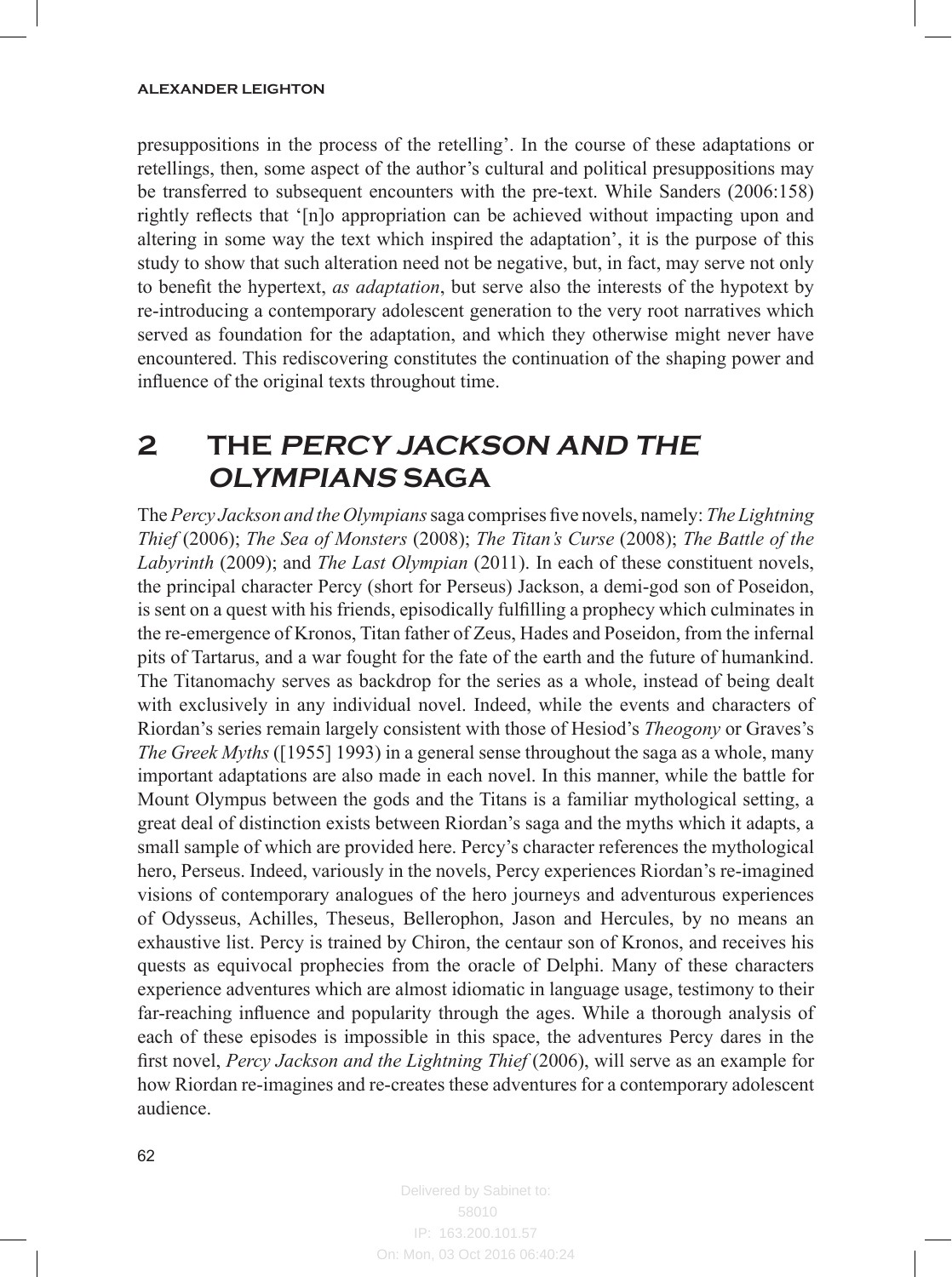In his adaptation and appropriation of the Greek mythological root narratives, Riordan neither emulates nor creates an analogue of any one particular adventure. While Percy and his friends attempt to unravel the enigmatic prophecies of the Oracle, or face off against the denizens of Tartarus, they do so in a series of micro-narratives, scenes of iconic episodes, often indexical of the originary hero tales, each of which will be instantly recognisable to readers familiar with Greek mythology. Indeed, as indicated, Percy, in the course of even a single novel, re-experiences the adventures of a number of heroes who preceded him, never completing even his namesake's particular hero journey in its entirety, but appropriating rather certain aspects from each and re-imagining them in a contemporary setting, formulating an entirely new hodgepodge adventure, a patchwork of the most iconic scenes and occurrences of the ancient Greeks. Not only is the setting made contemporary, however. Many of the values, outcomes and associated morality of the Greek myths are revisited and given a new perspective, reflecting more closely perhaps the morals, values and attitudes of the contemporary culture which allowed the creation of such a series for young adult readers of fiction, as argued by Stephens and McCallum (1998:4) above. Before an analysis of how this is achieved can be undertaken, an understanding of *why* such an adaptation was undertaken is necessary.

Buchbinder (2011:129) points out that 'there may be many reasons why an adaptation is undertaken', citing a comprehensive list by Hutcheon (2006:79–111). Riordan had personal reasons for this undertaking. Riordan, already a writer and middle school teacher in the United States (US), relates in the introduction to *Demigods and Monsters* (2008:vii) how he learned that his son had Attention Deficit Hyperactivity Disorder (ADHD) and dyslexia. His son, othered in the classroom, gave him the idea of reimagining the mythological narratives from the perspective of adolescents<sup>3</sup> who, by their nature are in a state of 'in-between', neither fitting into the world of childhood nor adulthood. Only the class on mythology was accessible to Riordan's son in school – nothing else held his attention. An adapted bedtime story was to become something far greater. It is perhaps an indication of the power of myth itself that it could reach an adolescent where nothing else could.

Percy Jackson, and his demi-god compatriots, personify this state of flux that Riordan's son felt, and wrestle constantly with the difficulties of being caught in between the deified other-world of their godly parents, and a contemporary society which classifies their gifts and birth rights as learning disabilities and marginalises them because they are different. The motive behind this particular temporal and cultural shift, or updating, is clear: this movement brings the events of the narrative closer to the audience's frame of reference in temporal, geographical and cultural terms. Buchbinder (2011:130) states that 'adaptation *transposes* the originary text into a new mode and/or context ... and that transposition necessarily creates shifts of meaning and understanding for the reader'. This shift in meaning and understanding made classical literature accessible to a young reader. Where before, mythology was explained as '[i]nvesting such powers with spirits that have a recognisably human nature … [allowing] people to make greater sense of

IP: 163.200.101.57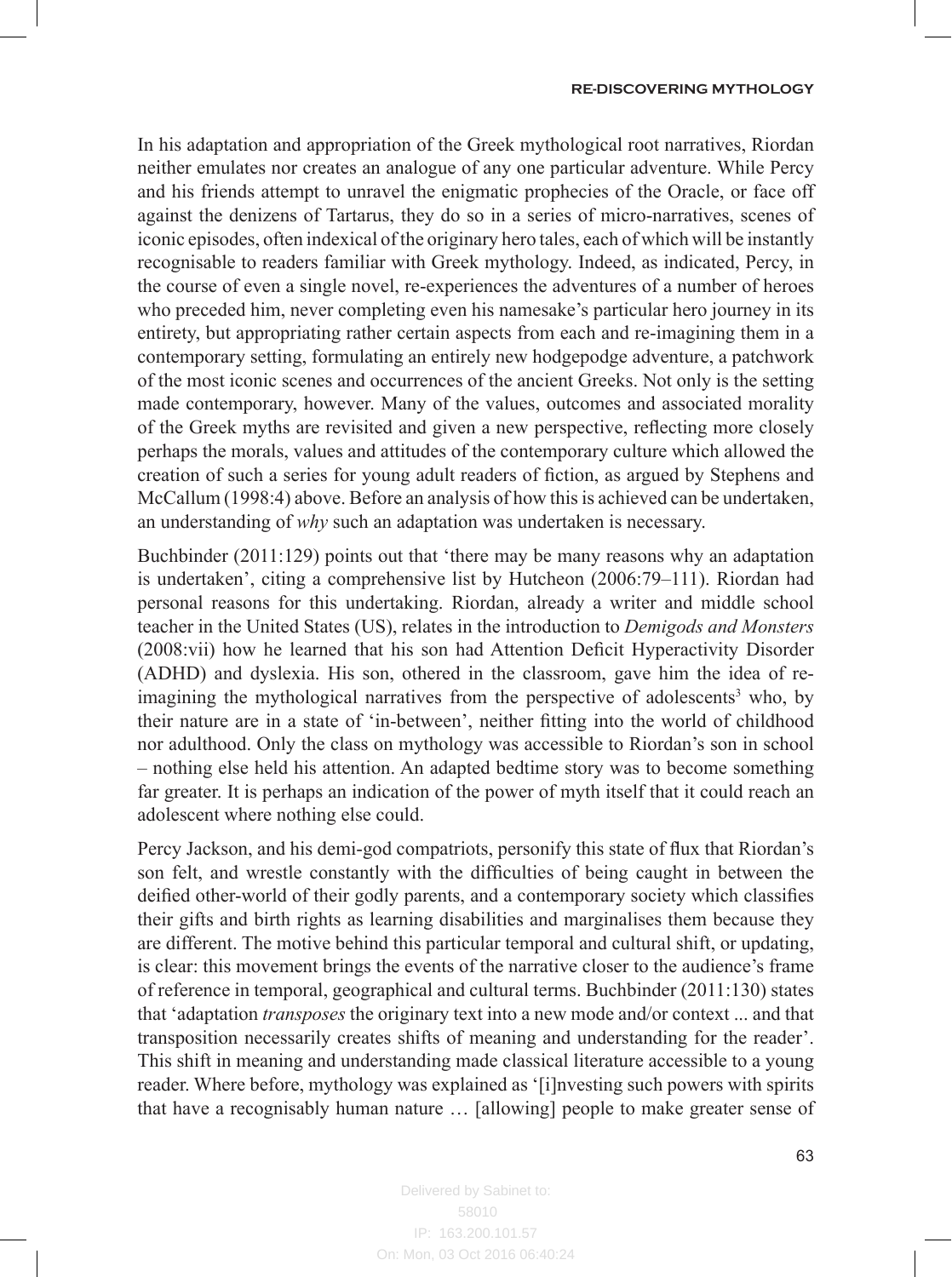a random and threatening universe' (Cotterell & Storm, 1999:7) these same events, retold, and re-imagined in a new social and geographical and even political context, allow a new meaning to be created for adolescents.<sup>4</sup> For Riordan's son, as is indeed the case for many other adolescents, such created meaning meant finding a sense of a belonging between two worlds, neither of which they are fully a part of.

In *The Lightning Thief* (2006), Percy faces a number of mythological challenges. Briefly, he must accept his demi-god heritage; battle the mythical Minotaur; learn combat proficiency from a mythological beast; receive both a quest and a prophecy from the Oracle; wield magical weapons; face both Medusa and the Chimera; travel to Hades via the lair of the lotus-eaters to save the soul of a loved one; and eventually, complete his quest at Mount Olympus where he is awarded the right to ask a boon from the gods themselves. The majority of the encounters listed will be recognisable to readers familiar with Greek mythology. Readers familiar with these tales are just as likely to note that the characters who were originally (a troublesome term) involved in these narrative scenes include Theseus, Achilles and Hercules. Each of the adventures warrants closer scrutiny to learn the details of how each is appropriated into a new hero journey, a re-imagined version of events, though such an undertaking is impossible in this space. In the preface to the excellent *The Ultimate Encyclopaedia of Mythology*, Cotterell and Storm (1999:6) write: 'The stories that have survived from these ancient civilizations describe gods that have long passed into history.' Percy learns that this is not so, as indeed do the readers. They, and their associated mythology, were there all along, waiting to be discovered.

## **3 RIORDAN's ADAPTATION OF THE LIGHTNING THIEF**

What follows is a brief summary of some of the more obvious ways in which Riordan has adapted and appropriated mythology in the saga's first novel, *The Lightning Thief*  (2006). A fuller and more complete study highlighting both the actual adaptations being made as well as their cultural, political and social implications is impossible within this space. Some changes are purely modernising the stories. However, many of the adaptations Riordan makes have socio-political implications because of his changes to formula, focalisation and narration.<sup>5</sup> Percy learns he is a demi-god (the progeny of Poseidon and a mortal woman) when he is attacked by his mathematics teacher who is also a harpy. He is rescued, in part, by his Classics teacher who entrusts him with the safekeeping of a pen, which magically becomes a golden sword, and by his best friend, Grover, who is a satyr in disguise. His Classics teacher, who upon first meeting rides in a wheelchair, is actually Chiron, centaur son of Kronos, who later trains Percy in combat proficiency and serves as his mentor and guide, as well as occasional transportation. Percy is attacked by the mythical Minotaur of Daedalus' labyrinth fame (itself the primary subject of a later novel in the series) outside Camp Half-blood, the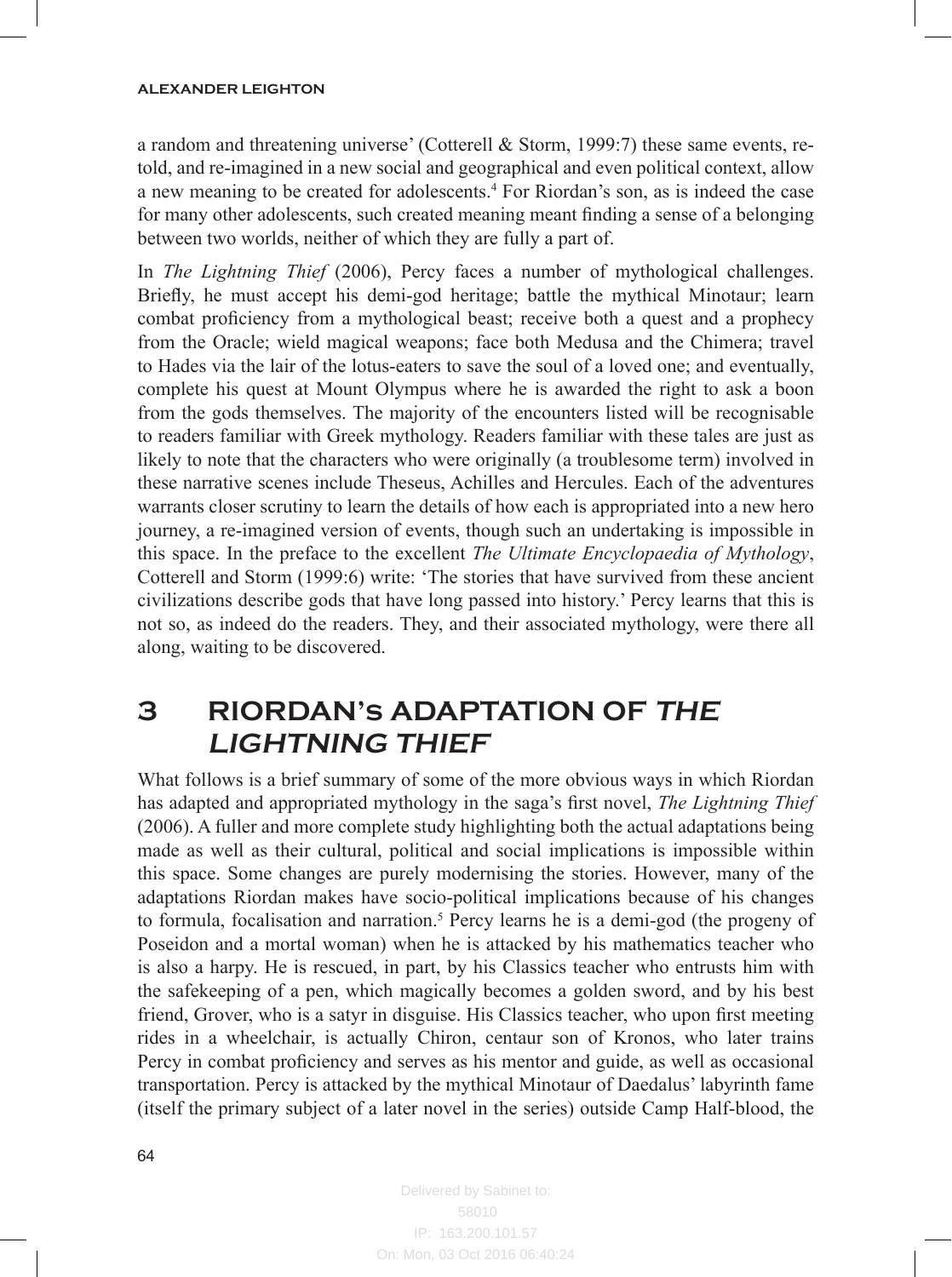home and safe-haven of demi-god heroes, re-imagined as an American summer camp. The camp is overseen by Mr D, the god Dionysus, who has been banished from Mount Olympus for alcoholism. Percy is rewarded with the Minotaur's horn after returning to consciousness following his victory in battle. Percy consumes ambrosia, the drink of the gods and general healing restorative, which tastes, to Percy, of chocolate-chip cookies. Percy meets Annabeth, a daughter of Athena, one of Riordan's creative additions and the character who, throughout the series, most fully realises Riordan's postmodernist concerns of challenging patriarchal tropes and expectations of mythological narratives. The camp itself is situated near Long Island in the US, the current bastion of Western civilization and home of the principles of democracy first envisioned and enshrined by the Greeks and Mesopotamians. Chiron explains to Percy how Greek civilization has moved both chronologically and geographically:

What you call 'Western Civilization.' Do you think it's just an abstract concept? No, it's a living force. A collective consciousness that has burned bright for thousands of years ... he fire started in Greece. Then ... the heart of the fire moved to Rome, and so did the gods ... The gods simply moved, to Germany, to France, to Spain, for a while ...Wherever the flame was brightest, the gods were there ... Every place they've ruled, for the last three thousand years, you can see them in paintings, in statues, on the most important buildings ... America is now the heart of the flame. It is the great power of the West. And so Olympus is here. And we are here (Riordan 2006:73).

Riordan uses mythology, itself originally 'man's attempt to explain phenomena' (Riordan & Wilson 2008:ix), to explain the 'phenomena' of why architecture, music, art, literature, often pioneered and first mastered by the Greeks, find themselves so prevalently displayed across much of Europe and the US. This definition of mythology is similar to that of Dundes' (1984) definition of mythology as a sacred narrative used to explain how the world as it is came to be. However, in his adaptation and appropriation of the myths, Riordan's saga appears to also include another aspect which more readily follows Lincoln's (1999:209) definition of mythology as 'ideology in narrative form'. Riordan's appropriation of mythological stories and hero tales re-creates a new mythology, a new explanation for a new phenomenon, and a new ideology, constituting what Weimann terms the 'reproductive dimension of appropriation' (1983:14 in Sanders 2006:1). He thus reveals not only the ideologies of a time in the past, but the ideologies of the present in which the adaptation was written.

At Camp Half-blood, Percy encounters a desiccated mummy in the attic of the camp's main cabin, all that remains of the once young and beautiful Oracle of Delphi. She delivers an equivocal prophecy to Percy which sees their fellowship, comprising Percy, Annabeth and Grover, seeking Zeus' stolen thunderbolt. Their first encounter is with Aunty M., the gorgon Medusa, owner of a garden gnome and statue emporium. The fellowship defeat Medusa, avoiding her deadly gaze by looking into a gazing ball (instead of the more familiar polished shield, the absence of which Annabeth vocally laments) after which, Percy packages Medusa's decapitated head and snail-mails it,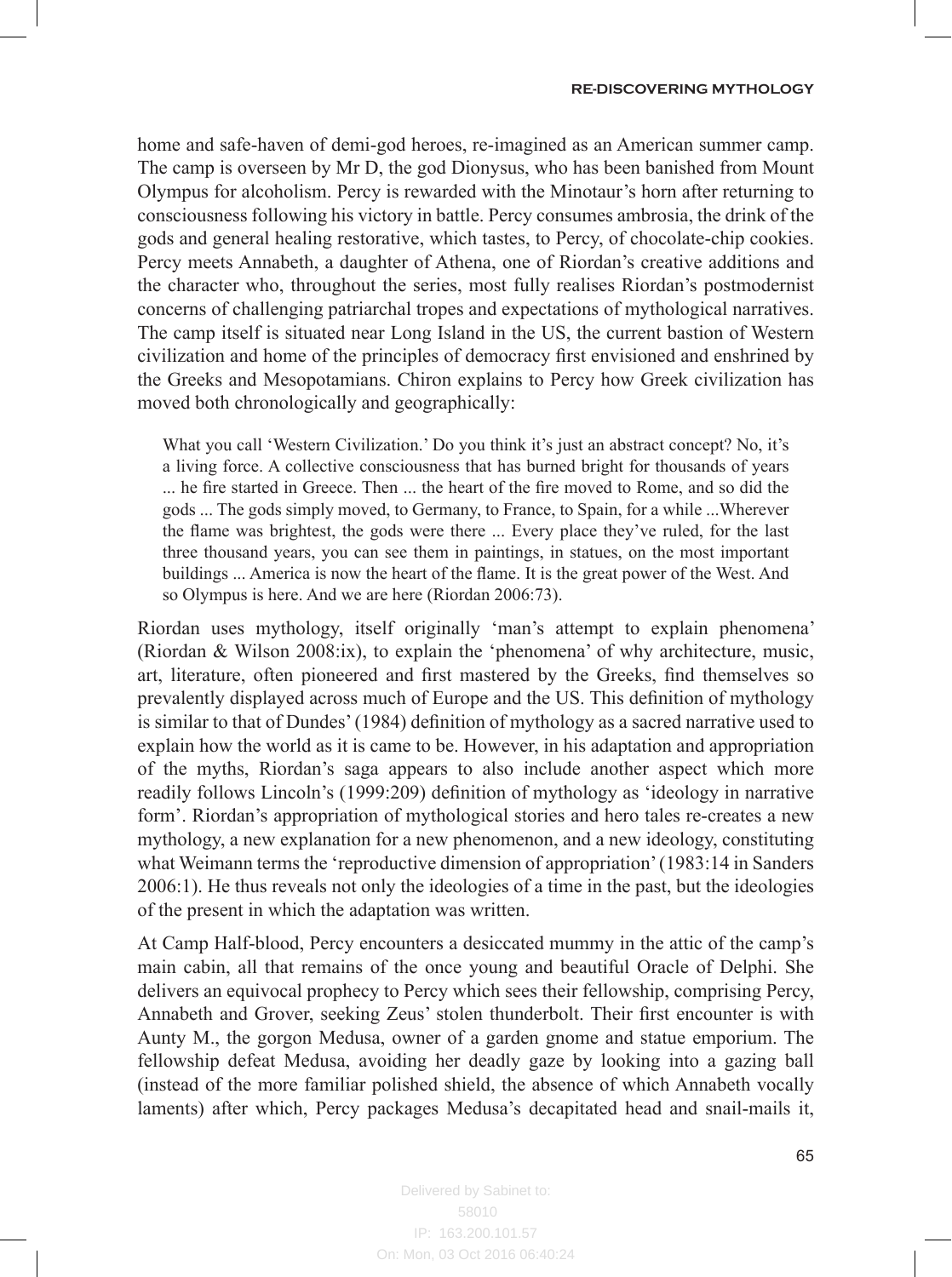#### **ALEXANDER LEIGHTON**

using Hermes Overnight Express, to the current location of Mount Olympus: the 600th floor of the Empire State Building in New York.

After surviving an onslaught of the Chimera later in the journey, Percy receives duplicitous divine aid from Ares, before moving on to the current location of the entrance to Hades, Hollywood. En route, they become trapped briefly in the Lotus Casino in Las Vegas, the current home of the Lotus Eaters whom Odysseus encountered in *The Odyssey*. After escaping and entering the entrance to Hades, Percy bribes Charon, the boatman, travels down the badly polluted river Styx and enters Erebus, avoiding being judged by the current court of the dead (presided over by King Minos of Crete, Thomas Jefferson and Shakespeare variously). Annabeth uses her cunning to allow the group to evade Cerberus, proffering him a chew-toy ball to occupy him while they make their passage. In discussion with Hades, the group learn that the real thief of Zeus' lightning bolt (the goal of the quest) is the disgruntled son of Hermes, Luke, who becomes the series' principle demi-god villain, motivated principally by his father's dismissive attitude towards him. Percy, faced with impossible decisions, leaves his mother in Hades (the soul he ventured into damnation to save) to return the lightning bolt to Zeus. They travel to the Empire State Building, return Zeus' stolen property and, at the conclusion of another hero journey, Percy is given a boon of his choosing. While immortality is considered, Percy opts for another choice: to enforce that the gods acknowledge their mortal offspring, so that the children may know their true parents.

In this way, Riordan subverts the expectations many readers might have regarding the ending of Percy's journey. Many heroes of Greek tragedy and Greek mythology made poor choices which ultimately signalled their doom and many readers may expect Percy's fate to be similar. Riordan, however, appropriates the meaning of the myths and imposes his own outcome on Percy's actions. Percy's choice signifies more pertinently the concerns of the adolescent audience: acceptance and worthiness in the eyes of adults, parents in particular. Through the adapted and appropriated vehicle of pre-existing mythological narratives, Riordan constructs a pleasingly familiar narrative of his own, which, through its unique twists and endings, allows readers to make different intertextual associations and form meanings and understandings of their own. As Stephens and McCallum (1998:68) note (quoting Egan 1989:283), myths

are told in contrasting ways, then. They can be self-referential, somewhat exotic stories, appearing to be of the same formulaic kind as modern fantasy action stories, or they can be retold within a frame which seeks to express or evoke their capacity to be, as Egan expresses it, 'powerful abstract concepts structured in concrete content'.

As scholars have indicated (see Barthes [1972] 1993) texts are not necessarily indebted to their authors for the production of meaning. This is particularly true of mythology where 'there is no fixity in mythical concepts: they can come into being, alter, disintegrate, disappear completely' (Barthes [1972] 1993:120 in Sanders 2006:64). This lack of fixity allows for much meaning to be created by the readers themselves who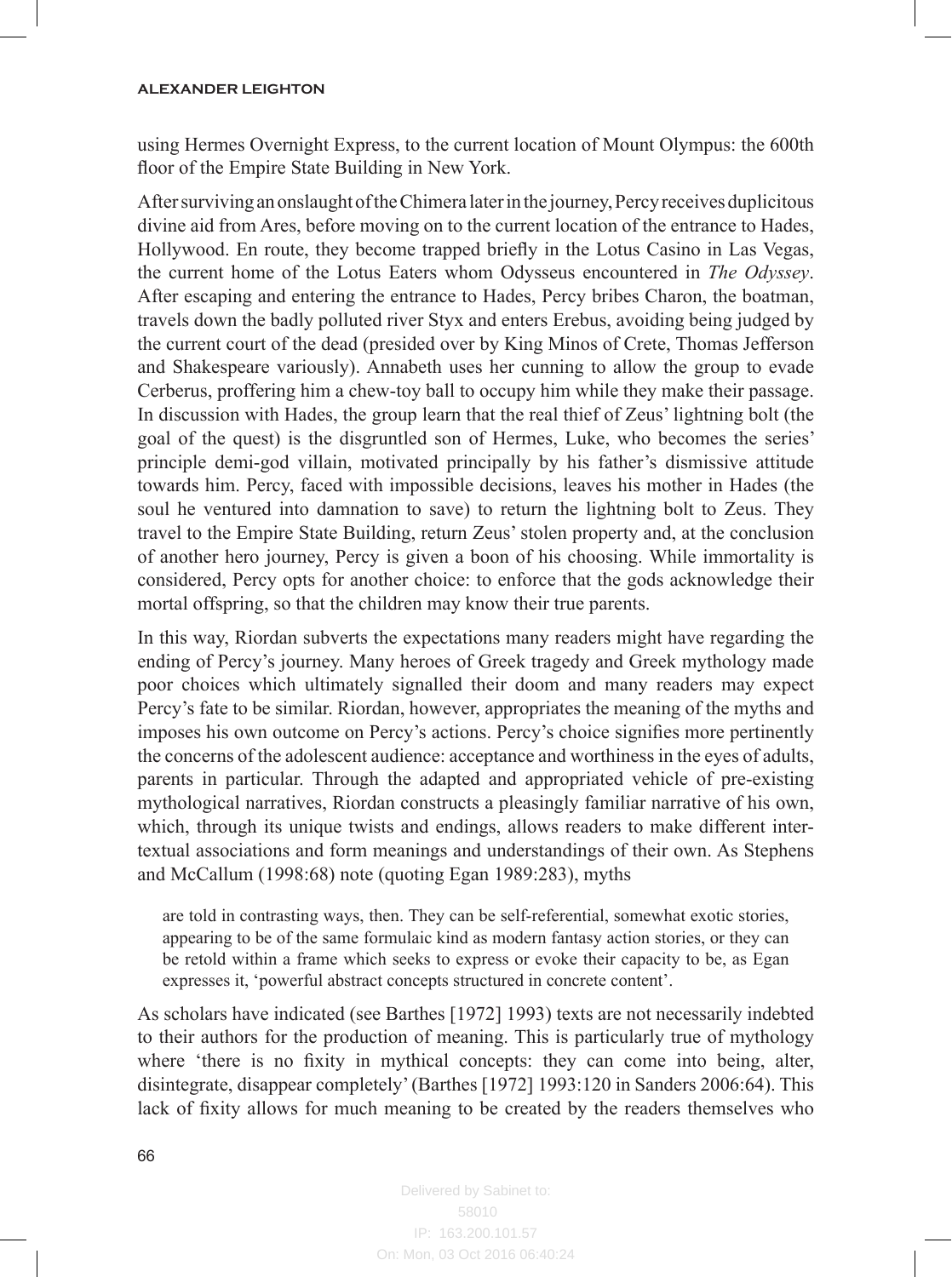discover their own inter-textual relationships. Indeed, in understanding the bricolage of literature which exists around them, adolescent readers might first discover the adaptations and appropriations before the texts from which they were adapted. It is certainly acknowledged that adolescent readers' first impressions may well be informed by the values and attitudes of the author engaged in the adaptation, because of the very fact that those readers may encounter the adaptation first before the originary source which they may be motivated to discover. Thus, they are reassured that none of the associated cultural, social and political assumptions made or engendered on the part of the authors of either the pre-text or the re-version needs to be definitive or prescriptive. Rather, both the pre-text and the re-version may be read within a cocoon of safety. The readers may better appreciate, through having already read an adaptation, itself a conscious engagement with an existing cultural viewpoint, that assumptions about culture and society, and their associated values and attitudes, are not immutable, but rather openly invite discourse and re-invention. This acknowledgement of the lack of 'fixity' is a principal advantage of reading adaptations, and a powerful instructive tool in creating sensible and valuable reading strategies in readers of fiction for young adults. This is not to say, however, that the reading of adaptations need only be enjoyable in its ability to instruct young readers in reading strategies that allow for subversive encounters with adaptations and pre-texts in relation to one another.

It is certainly true that much of the enjoyment of reading adaptations stems from the recognition of ways in which a text has either been adapted temporally or appropriated stylistically, and recognising the subversive power thereof. This is not to say that enjoying an adaptation *as adaptation* is any less possible, or indeed, any less rewarding, however. The motivation, according to Andreas (1999:107 in Sanders 2006:12) in writing an adaptation, 'is serving the capacity of incremental literature', 'adding, supplementing, improvising, innovating. The aim is not replication as such, but rather complication, expansion rather than contraction'. The examples from *The Lightning Thief* (2006) above show this capacity for temporal adaptations and stylistic appropriations to expand upon, and supplement the source material. It is the very interplay between knowledge of root narratives, and the innovative expanded re-imaginings, that inform much of the pleasure of reading adaptations *as adaptations*, particularly where such readings may inspire readers to seek out and explore their adaptations' hypotexts, as indicated previously. The tension of expectation and surprise, the relied-upon similarities and unforeseen differences between new re-imagined visions of past literature is central to the enjoyment of the experience of adaptation. As Genette ([1997] 1982:399) asserts, the hypertext compels readers to partake in 'relational reading', which I feel is particularly true when the hypertext is the first text that is encountered.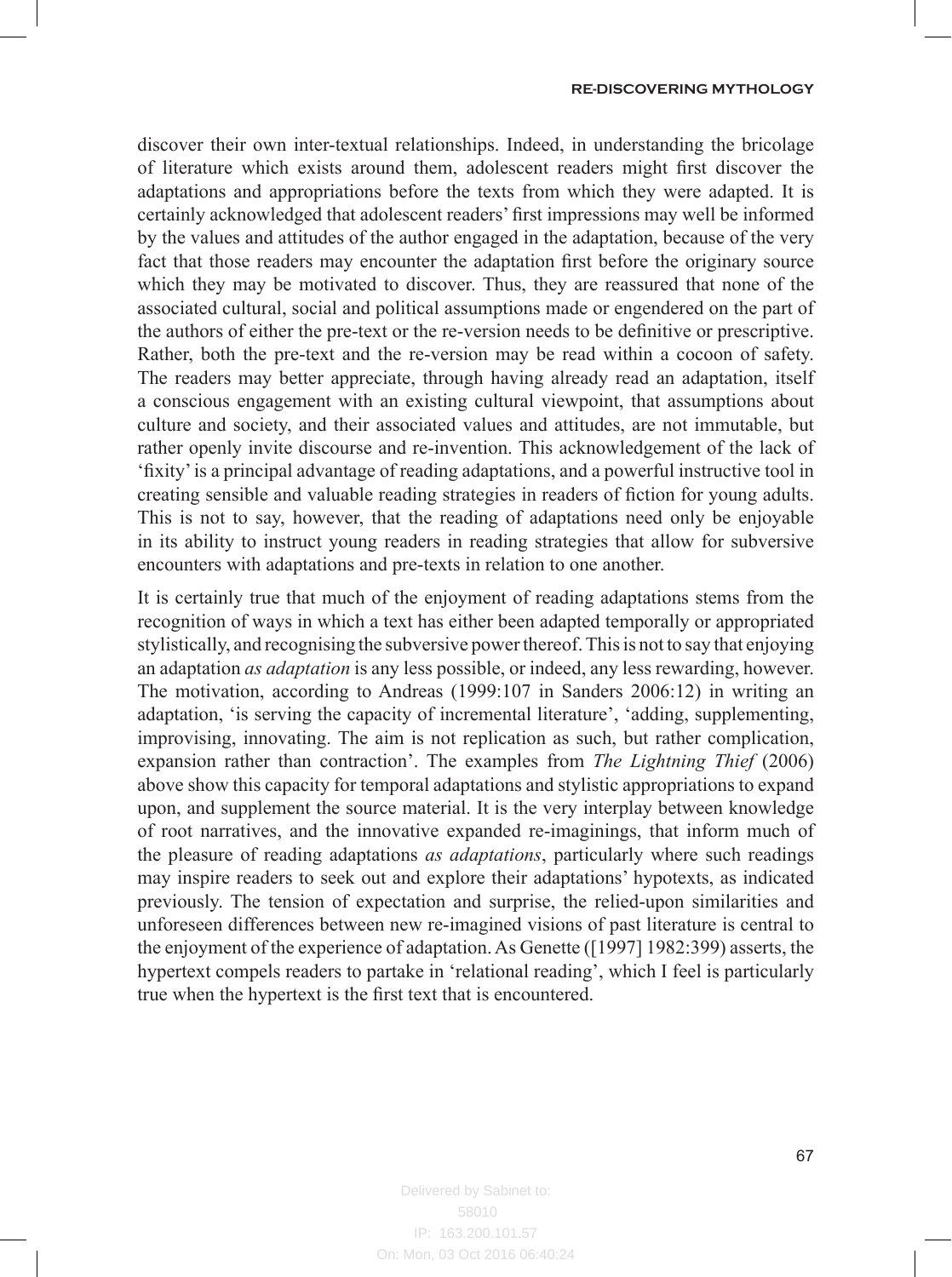# **4 'KNOWING' READERS AND 'UNKNOWING' READERS**

Hutcheon (2006:121) argues that '[f]or an adaptation to be successful in its own right, it must be so for both knowing and unknowing audiences'. Hutcheon refers here not to the knowledge of whether a text may be an adaptation or not, but rather implies that 'knowing' refers to readers who have encountered and have read the originary pre-text being adapted. Readers who are aware that a novel is an adaptation of an existing pretext may still be classed as 'unknowing' if they have as yet not fully encountered the pretext itself. A distinction may then be drawn then, perhaps, between two sets of readers who are both aware that the adaptation is an adaptation of a pre-text, but where one set has read the pre-text (knowing readers) and the other has not (unknowing readers).

This distinction is relevant. A novel which is an adaptation, but which makes no attempt to re-imagine either the implications of the pre-text or its associated sociopolitical views and assumptions, but rather simply modernises the settings and events of the plot and character, may well be enjoyable to an 'unknowing' reader. It would constitute the first encounter with the *story* which governed the pre-text, and which was popular or influential enough to warrant an adaptation. However, such a story, it could be argued, might leave a 'knowing' reader unmoved. Because such an adaptation, which seeks only to modernise, does not challenge, subvert or address the cultural and historical framework of the pre-text, knowing readers might understandably be critical of the novel's value to a contemporary audience who would be as well served reading the originary pre-text. While it cannot be asserted with certainty how the two sets of readers may regard such an adaptation, it could be argued that knowing readers might rightly question the purpose of such an adaptation if it risks propagating or inadvertently endorsing out-dated assumptions and prejudiced stereotypes.

The question for the *Percy Jackson* and the Olympians saga, then, must be: is Riordan guilty of what Buchbinder (2011:138) calls: 'dressing it up in modern costume and embellishing it'? Or is there more to it? Though only an exhaustive study could prove this definitively, it is my contention that: because Riordan actively engages in an interrelationship with the pre-text mythological narratives which inspire his story; because he challenges many of the ideologies<sup>6</sup> governing heroic journeys; and because the novels are amusing, contemporary and engage adolescent readers within their frame of reference, there is value in his novels for both 'knowing' and 'unknowing' readers.

It warrants noting, however, that this value which I believe the saga has suffers from undue obfuscation and may, in fact, sometimes go unrealised. It is recognised that a text's reception can be informed by the existing metanarrative framework in which it is received. In the case of the novels, then, this is problematic for the recognition of the value of the novels because of the film adaptations: *Percy Jackson & The Olympians: The Lightning Thief* (2010) and *Percy Jackson: Sea of Monsters* (2013). There is a strong likelihood that the films may constitute the first encounter with the saga for many young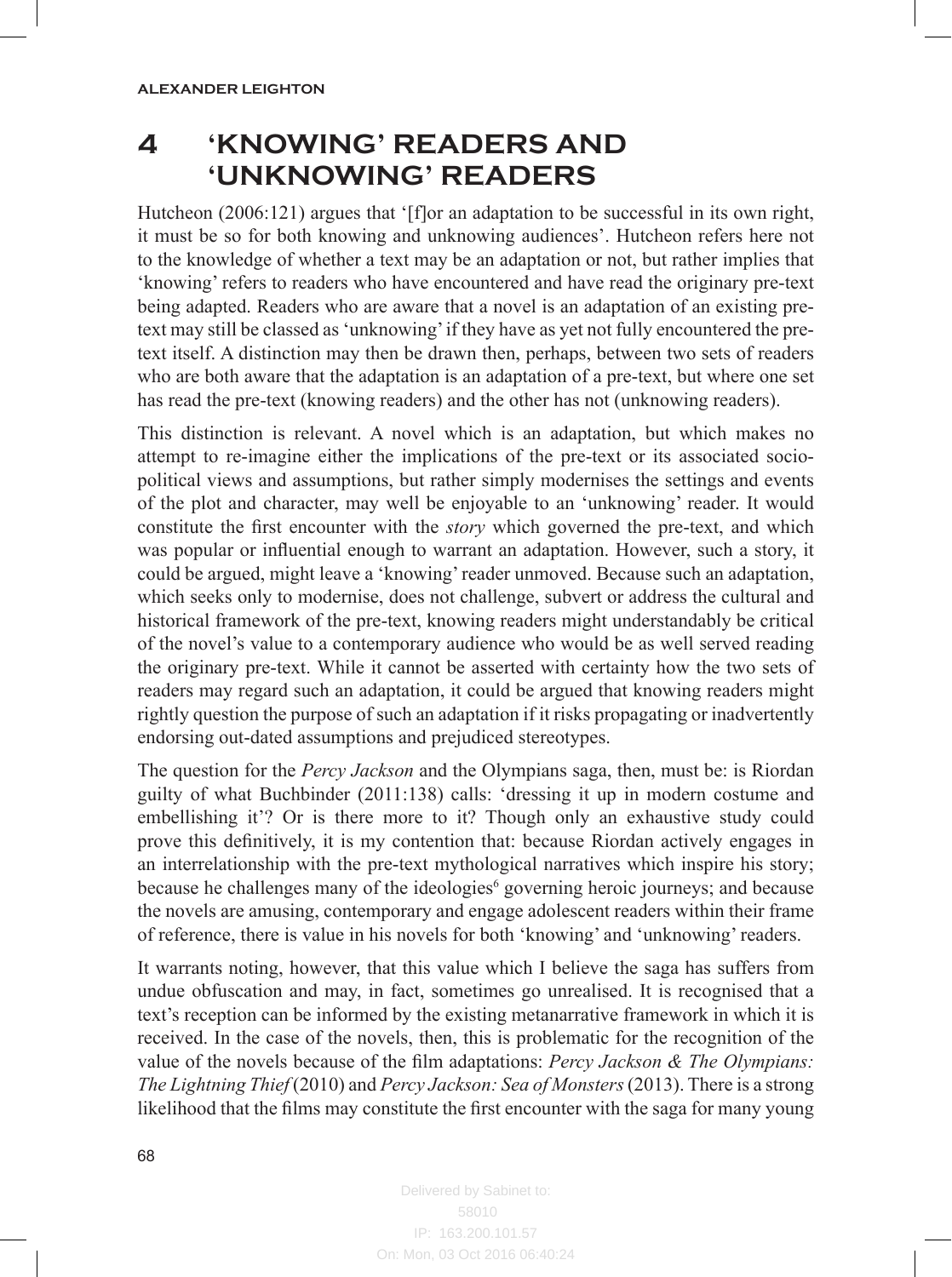adults. It is no secret that the popularity of television and cinema eclipses that of reading. In the case of the novels, the complication referred to above is compounded because now readers may first watch an adaptation of a series of novels which are adaptations themselves. While this is not necessarily problematic on its own, the complication arises because of the manner in which the film versions may be approached. It is a complicating factor that Riordan's novels, which I believe do have value, both *as adaptations* and in terms of the interrelationship informed by the source pre-text, may only be encountered as secondary to the films because, notwithstanding their monetary successes, the films make no claim to the transformative power of the novels and share few (or none) of their deeper significances.

## **5 THE FILM ADAPTATIONS**

The films based on Riordan's novels abandon the use of hero journey models that, in many ways, inform the plot structures of the novels.<sup>7</sup> Annabeth, an important character and focalisation, is relegated to a useless appendage who more often than not is simply absent on screen. Percy is transformed into a wind-swept reactionary who is blown from one encounter to another where he is constantly rescued by others while looking bewildered. Luke Castellan, the complex antagonist of the series, who is revealed in the final novel to be the hero of the prophecy, is replaced by an onscreen counterpart who is idiosyncratically evil, without any motivation or purpose, and who is more comic in his evil than actually complex. Additionally, despite the series' conclusion necessitating Luke's presence at the final battle, his death, bizarrely, is implied at the end of both of the films. Variations to the plot, such as the inclusion of a Hydra battle; Hades being a rock-star with relationship troubles; and Annabeth and Percy being marginalised at camp, while not necessarily objectionable in and of themselves, nonetheless make little attempt to recognise the place of early events in the series shaping the overall plot progression.

Each of the films seems to be have been made as an individual entity, depriving the series of its significance as a saga. The second film, for instance, closes with a bizarre battle in which Percy battles a building-sized Titan, Kronos, who for some reason is molten in form, and who is defeated by being stabbed by Percy's otherwise not unusual sword. His defeat in this second film will make problematic any realisation of the fifth novel, where Kronos possesses Luke's body, the result of which is the series' ultimate climax and subversion of the very concepts of 'hero' and 'heroic responsibility'.

While it would be counter-productive to argue in the current article that an adaptation cannot have value *as adaptation* on its own, the very fact that the interrelationship between the films and novels is explicit – while at the same time being attempted without any relevant evidence of this interrelationship informing the structure and implications of the films – is extremely unfortunate for the modern reception of the novels (which are worthy of attention), since many young adults may feel uninterested in exploring the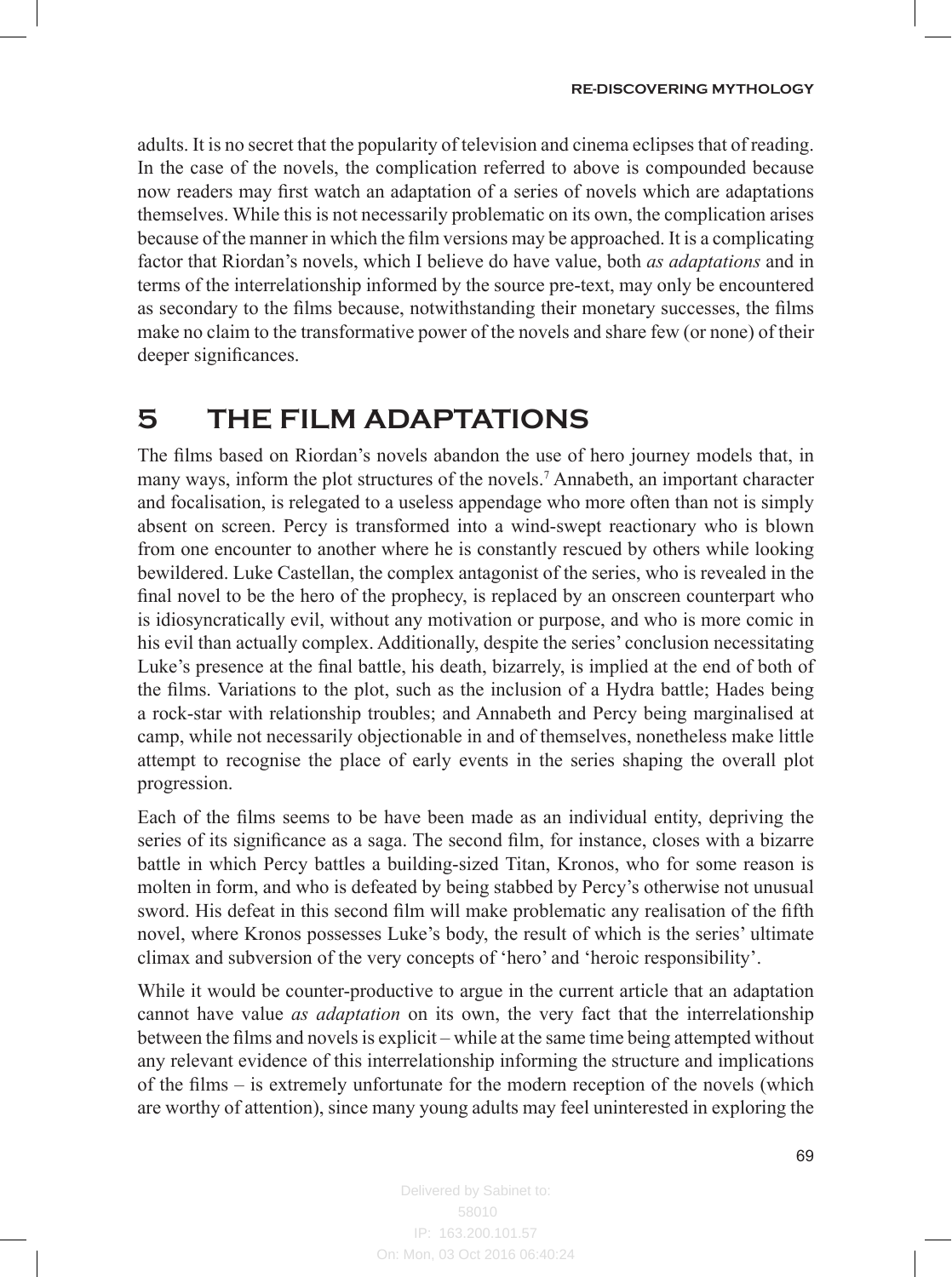#### **ALEXANDER LEIGHTON**

novels after having seen the films, 'based on the novels', which are so poor. It is worth noting that their lack of meaningful discourse with their pre-text novels does not devalue the films as adaptations. The practical reality is just that it is unlikely that the films will ever draw an audience away from the big screen towards an active engagement with the pre-text, as it could be argued Riordan's series *could* do with their informing pre-texts.

# **6 GENETTE'S 'MOVEMENT OF PROXIMATION'**

Though not always the case, in some adaptations and appropriations, as above, the interrelationship between hypertext and hypotext is explicit. An awareness of the informing narratives often alerts cognisant readers to more diverse reading enjoyment possibilities. Through Genette's ([1997] 1982:304) 'Movement of Proximation' the very adaptable and re-usable myth is given new relevance within a new social context and contemporary social geography. Part of this 'Movement of Proximation' is the challenging of the assumptions surrounding the significances of myth itself. Stephens and McCallum (1998:62) argue that '[a]dults who produce the retellings, however, generally further assume that myths also perform important literary and social functions'.

Stephens and McCallum (1998:62–64) suggest five assumptions regarding myth: (1) 'a myth is invested with value as story itself'; (2) mythology 'forms part of "our" cultural heritage';<sup>8</sup> (3) 'because myths are linked with religious urges and aspirations they express spiritual insights in oblique narrative form'; (4) 'as narrativized expressions of impulses within the human unconscious they distil psychic truth'; and (5) 'myths facilitate intercultural communication by bringing out the similarities between various world cultures, and hence affirm the common humanity of the world's peoples'. These assumptions surrounding myth are of paramount importance, not because any of the five is necessarily untrue for any given myth or its re-tellings, but rather because the adults engaged in the creations of the re-tellings cannot *assume* that the 'important social and literary functions' associated with their work are automatically constructed because of the mythical nature of their subject matter. Rather, as implied by Genette above, the adaptation must begin a 'Movement of Proximation', informing, engaging with and creating an interrelationship between the pre-text and the re-version. It is this interrelationship and determined, conscious desire on the part of the authors to invest their novel/s with 'movement', away or towards a pre-text, which often informs its/their value.

It is clear then to see that an 'unknowing' reader may read an adaptation that assumes any of the five points above, and which does not attempt a 'Movement of Proximation', and yet possibly enjoy it *as adaptation*. However, it is equally clear to see that an adult writing such fiction for young adult readers, in making those assumptions, deprives the adaptation of the very 'important social and literary functions' that would make it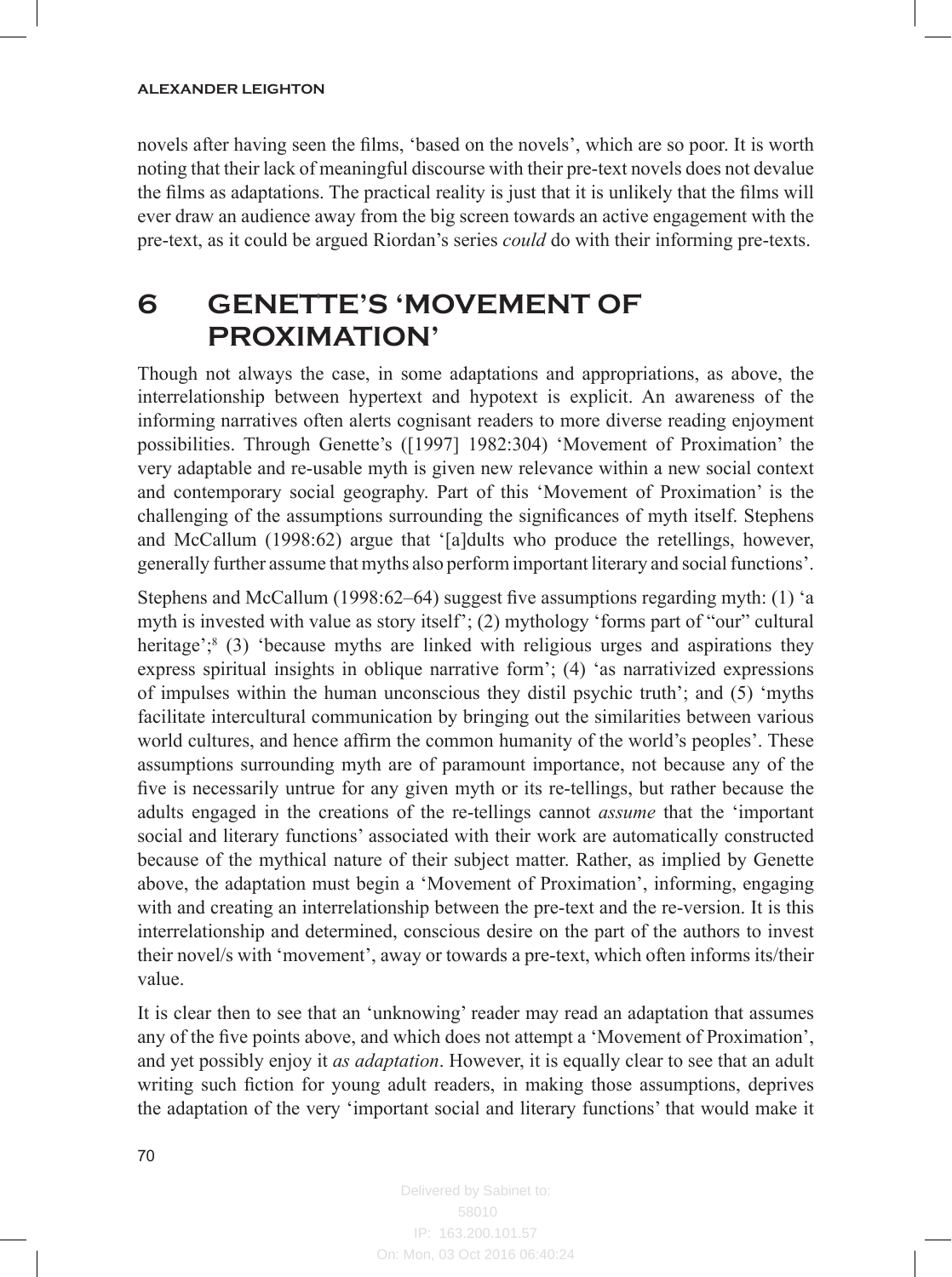enjoyable to 'knowing' readers. Thus, the adaptation might be a monetary success, as with the film versions of Riordan's novels, but would not be a success in the manner suggested by Hutcheon (2006) above.

This is not to suggest that novels which attempt financial success as adaptations on their own are without value. Rather, it is my contention that such narratives miss the mark in not recognising their potential to be so much more. As Stephens and McCallum (1998:22) note:

In such a context, the retelling of old stories requires careful scrutiny. In all of the domains of reversion we are concerned with here there is a high probability of replication of, for example, old masculinist and anti-feminist metanarratives. At the same time, retold stories have the potential to disclose how old stories suppress the invisible, the untold, and the unspoken. Such a potential will be realized through changing the modes of representations as well as, and more than, changing the content: by careful attention to point of view; by focalization strategies, since agency cannot be manifested by characters who do not focalize; and by textual self-reflexiveness or other strategies which remind readers not only of how they read the text but of how they read the world.

# **7 CONCLUSION**

In re-imagining and re-working these ancient myths with a view to creating a conscious discourse and interrelationship between pre-text and re-version, therefore, Riordan is serving a duality of purpose: both activating familiar archetype narratives (for those who are 'knowing') and placing them in contemporary cultural and social geography to deliver a message tailored for younger readers (who may yet be 'unknowing'). Their responses to this reading, whether informed or uninformed of the originary narratives, do not invalidate the informing source material, nor the value of their personally-formed understandings. Because of Riordan's creation of Genette's 'Movement of Proximation', quite the opposite is actually the case.

Where such readers are introduced to these narratives first, before encountering a pretext, as shown, they are invited to re-examine their original reading of an adapted text, and wilfully seek out the informing text and experience the reading joy of adaptation backwards, In this way, they ensure that there remains an interest in the originary archetype narratives, albeit in revised and contemporary circumstances and with reenvisioned understanding. Sanders (2006:14) describes that for her (and indeed for many of us), part of the sheer pleasure of the reading experience must be the tension between the familiar and the new, and the recognition both of similarity and difference, between ourselves and between texts. The pleasure exists, and persists, then, in the act of reading in, around, and on (and) on.

Adaptations and appropriations are, she continues, 'endlessly and wonderfully, about seeing things come back to us in as many forms as possible' (Sanders 2006:160). As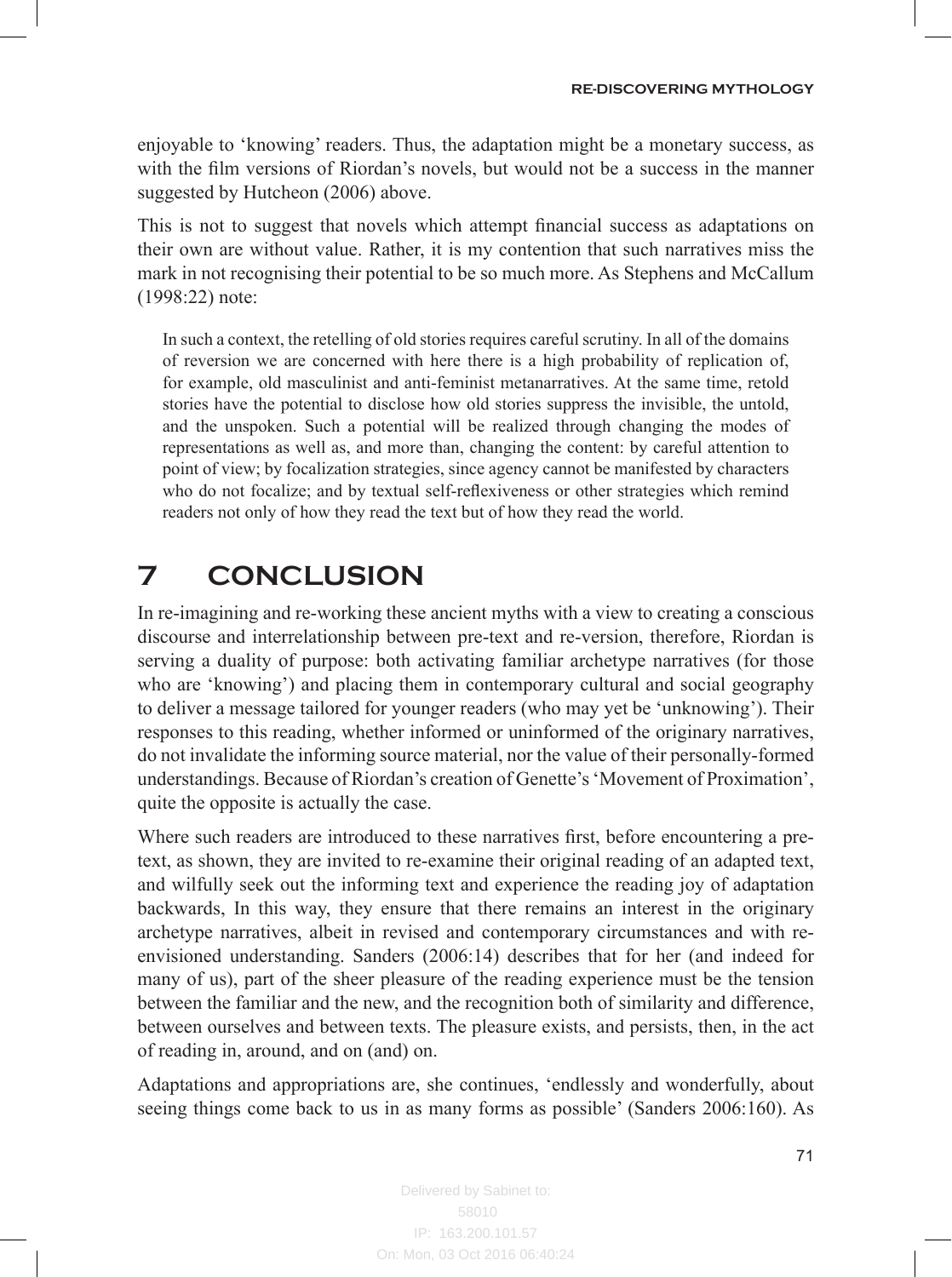Hutcheon (2006:167) so eloquently puts it: 'Each [text] adapts to its new environment and exploits it, and the story lives on, through its "offspring" – the same and yet not.' So too, then, is the case with *Percy Jackson and the Olympians*.

# **NOTES**

- 1. It is noted later on, in reference to the films based on Riordan's novels, how this can also be disadvantageous.
- 2. Stephens and McCallum (1998:4) term the predecessor text a 'pre-text', and the subsequent retelling a 're-version', a narrative which has taken apart its pre-texts and reassembled them as a version which is a new textual and ideological configuration.
- 3. This change of focalisation is an important adaptation, one which invests the adaptation itself with much of its instructive power for adolescent readers, as shown later in the article.
- 4. This new meaning, as indicated above, need not be pejorative in terms of the originary and founding narratives. Rather, it may invite readers to explore those pre-texts for themselves and come to more fully appreciate the different focalisations and cultural assumptions which governed the creation of each.
- 5. Examples of these changes include Percy being the narrator, but not the hero of the story, nor the only character focalisation. It is revealed at the series' conclusion that Luke, Percy's rival and the saga's antagonist, is actually the hero of the prophecy. It is also the case of the later novels that Percy's viewpoint is, in many ways, made less important than that of Annabeth Chase. In this way, Riordan's adaptations imply his altered view regarding the role of women in hero tales and the nature of heroism itself, for example.
- 6. Though this is difficult to show in this space, Riordan challenges many of the ideologies of Greek hero myths. Percy, as noted, is revealed not to be the hero of the prophecy. Additionally, he does not defeat his rival and his final choice does not decide the fate of Olympus. Though brave, Percy does not suffer from hubris, nor is he generally considered to be the leader. Percy's greatest attributes are seen as feminine: his trust in his friends and his willingness to sacrifice himself for them. His character is a novel adaptation of the ideology surrounding Greek heroes and what constitutes heroism. A similar case can be made for Annabeth Chase, a character not based in Greek mythology, who challenges the ideology of a woman's role in heroic journeys. She trusts in her own agency, is neither attached nor subservient to any other character, and achieves her own autonomy separately and before Percy completes his own heroic journey.
- 7. It is acknowledged that the use of hero journey models to influence plots and narratives may be contentious, especially given feminist developments surrounding the roles and journeys of male and female heroes. Hero journey models and their use have variously been accused of being essentialist and of excluding entire groups of people. However, a simple abandonment of any determined plot structure by the film is, arguably, even more detrimental to the story than the use of a model which may be accused of being out-dated or essentialist.
- 8. Stephens and McCallum (1998:63) note, however, that 'quite modern retellings still often lack any apparent awareness that the corollary production of subjective wholeness attributed to the influence of classical mythology is radically flawed by the individualism, imperialism,